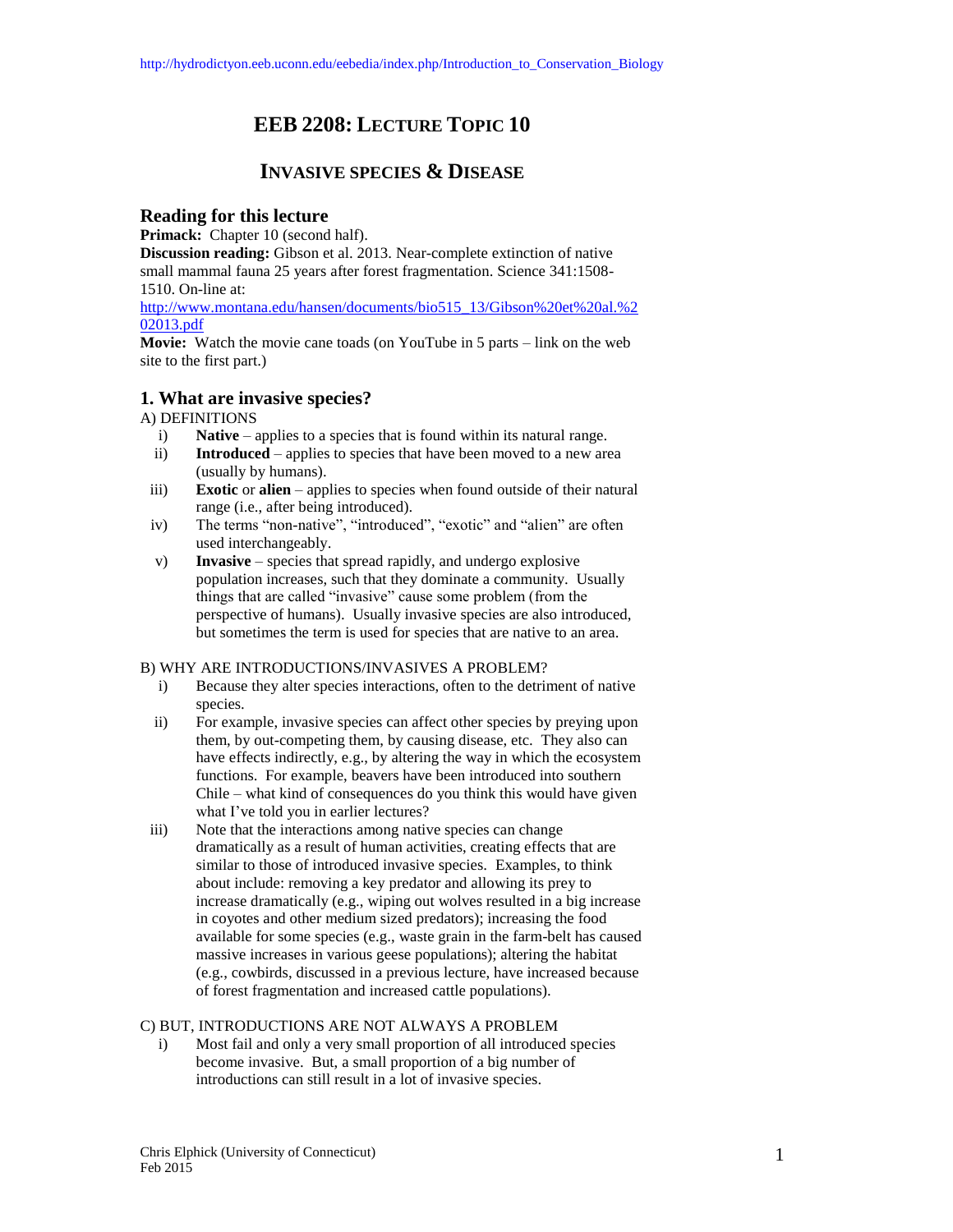- ii) For a species to become invasive it must overcome three (big) challenges: (a) it must get somewhere new (which means somehow being transported there), (b) it must become established once it has arrived (which requires conditions conducive to avoiding rapid extinction), and (c) it must undergo explosive population growth. At each of these steps, most species fail.
- iii) In some cases, introductions can be beneficial, for example:
	- Some very rare species have been introduced to new areas where they do not face the threats that exist in their native range.
	- Sometimes introduced species provide valuable habitat for threatened species.
	- Some species are introduced for very specific purposes that are considered valuable (maybe even necessary) for humans – e.g., nearly all agricultural crops are introduced somewhere.

#### D) CAN WE PREDICT WHICH SPECIES WILL BE INVASIVE?

- i) In a very general sense we can determine which species are likely to become invasive. Successful invaders have a host of typical characteristics:
	- abundant in original range
	- short generation times
	- larger than most relatives
	- habitat generalist
	- **polyphagous** (diet generalist)
	- much genetic variability
	- fertilized female able to colonize
	- associated with humans
	- disturbed habitat users
- ii) Not all invasives have all of these features, but most probably have at least a few. Why might each of the things listed help species to become invasive?
- iii) Even though there are a host of biological characteristics that are correlated with invasion success, there are many exceptions, and many invasions that cannot be explained as easily as we would like.
- iv) Some of the things that influence invasion success have nothing to do with the biological characteristics of the organisms. For example, one of the best studies of what it is that allows a species to become established after being introduced looked at introduced birds in New Zealand. This study was especially good because there were very detailed records about the earliest stage of the invasion (something we typically know little about). In this study, none of the biological factors considered helped to predict which species would become established. But, two other variables did correlate with the success of a species. Species for which a lot of individuals were released, or for which there had been multiple attempts at introduction were most likely to become established.
- v) Another study of 600 bird introductions around the world showed a similar result: that the primary factor influencing whether introductions were successful was the "**propagule pressure**", or introduction effort.

#### **2. Why do people move species to new areas?**

#### A) FOOD

i) Example: The lakes of the Rift Valley in East Africa have incredibly high fish diversity. This small area contains as many fish species as all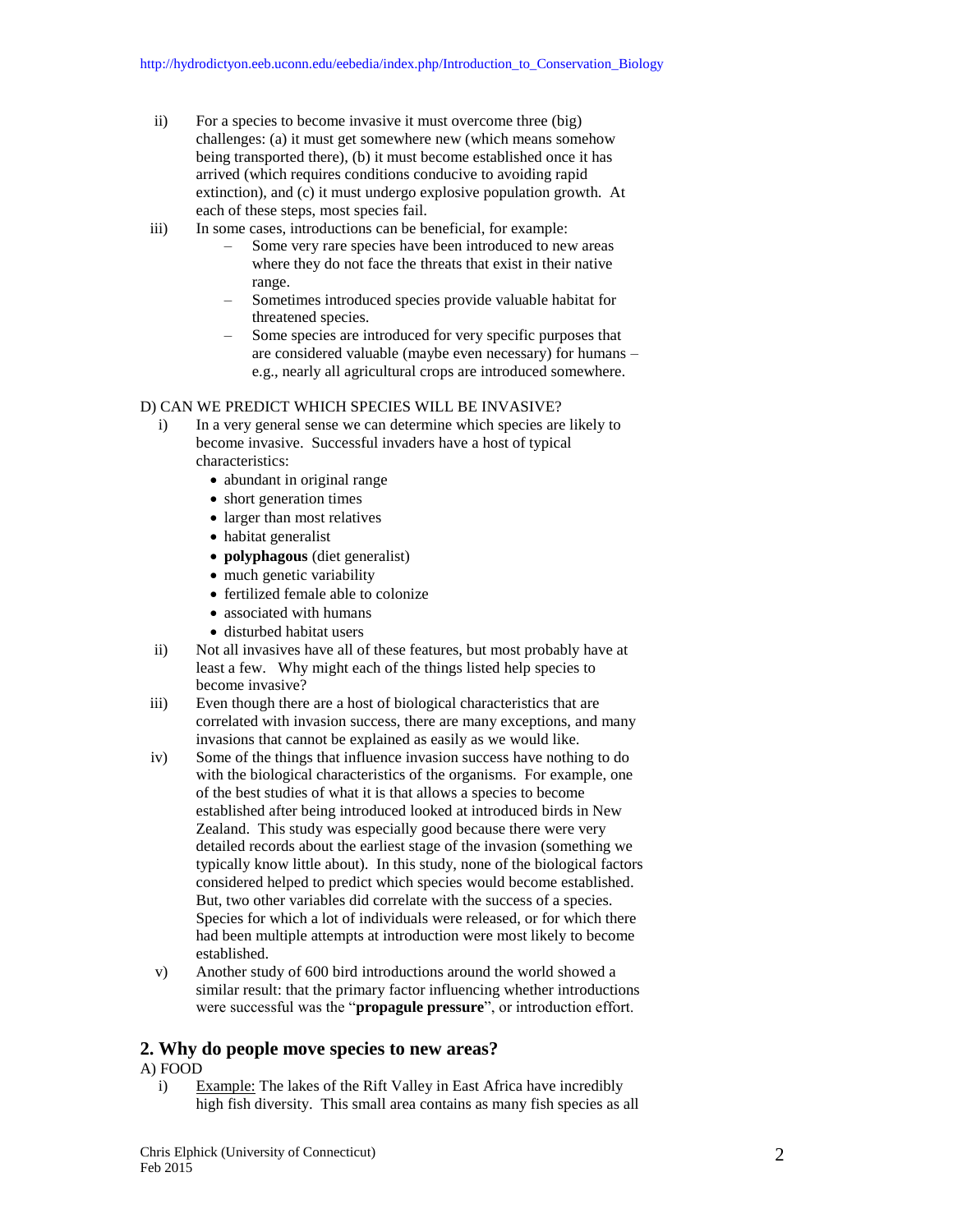of Europe and North America combined. The Nile perch, however, was introduced to provide food for the people who lived in the area. This species is a voracious predator and has contributed to the widespread loss of many fish species. In Lake Victoria there were 300 species of cichlid fish before Nile perch was introduced. Now there are fewer than 100 species.

ii) Example: European rabbits were introduced to Australia as a source of food. But, the population rapidly took off (they bred like rabbits), and within a few decades they had spread across the entire continent and numbered in the hundreds of millions.

#### B) AESTHETIC REASONS

- i) Example: Eurasian starlings (and many other species) have been introduced into North America and other places around the world. Originally, these birds were introduced by organized groups that wanted to populate the New World with familiar species from home – some of these societies had the goal of trying to introduce all the birds mentioned in Shakespeare's plays. In many places, starlings have become very common and now compete with native species for nest sites (starlings nest in tree cavities, which usually occur in limited numbers) and maybe also for food. In North America, about 100 birds were initially released in New York City. Now there are estimated to be well over 100 million, and they occur across the entire continent.
- ii) Example: Species brought in as pets can also wreck havoc on native populations. In one especially dramatic example, the cat belonging to a local lighthouse keeper is thought to have largely wiped out an entire species: the Stephen's Island wren, which was found only on a small island near New Zealand.
- iii) Many (probably most) invasive plants were initially introduced as plantings in peoples' gardens (or other ornamental settings). Most species grown in gardens have stayed in gardens, but many have not.
- iv) Example: Purple loosestrife is a species that you can easily find around Storrs (e.g., Mirror Lake). It is a very attractive plant and is consequently favored as a garden ornamental, but it tends to take over wetlands completely, out-competing all other species. It is now a dominant wetland plant in many parts of North America.
- v) Other invasive plants include: a) Kudzu, which is now found in the southeastern US and which completely overgrows everything it encounters. b) Tamarix (also known as salt cedar), which is introduced into the deserts of the southwest and helps to displace native trees, while also lowering the water table and making it harder for native species to survive (but – to complicate matters – also providing habitat for rare birds such as the southwestern willow flycatcher). c) Many, many others, e.g., see the UConn-based Invasive Plant Atlas of New England (IPANE) projec[t http://www.eddmaps.org/ipane/.](http://www.eddmaps.org/ipane/)

#### C) ACCIDENTAL TRANSPORT

i) Example: The brown tree snake is an Australasian species that was introduced to the island of Guam (in the Pacific) after World War II. It is thought to have got there accidentally, probably by stowing away on military aircraft. After a period of rarity, the population suddenly exploded with the result that there were snakes everywhere. Coincident with this population increase, all species of forest birds and other vertebrates (including some found nowhere else in the world) began to decline. Now many of the bird species are all gone from the island; predation by the snakes is thought to be the primary reason.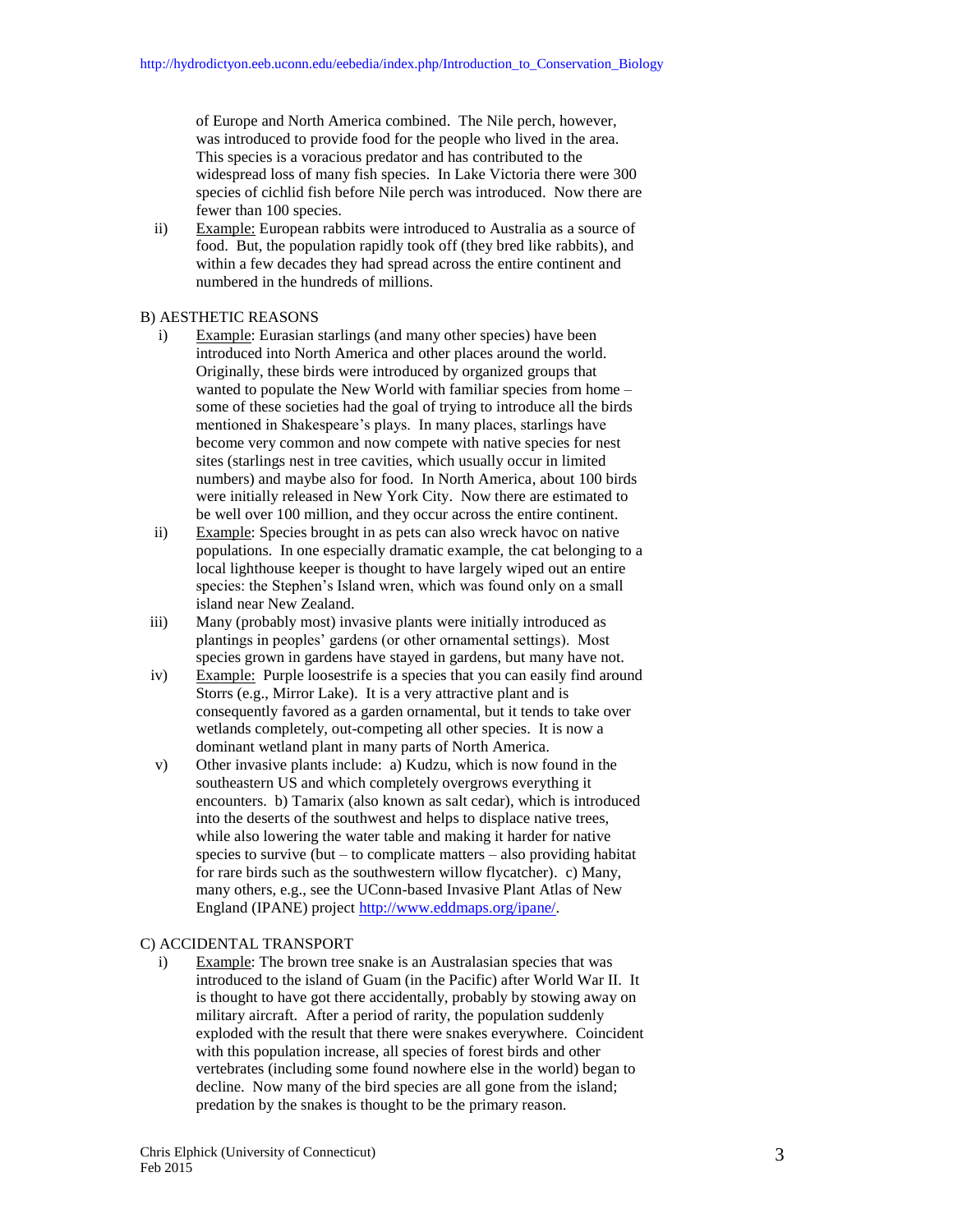- ii) One major way in which aquatic species get transported around the world is in the ballast water that large ships take on-board. This water may be taken onto a ship in one part of the world, and then discharged (along with all the organisms it contains) thousands of miles away. It has been estimated that 40,000 gallons of foreign ballast water is discharged into US waters every minute.
- iii) Many other routes for accidental transport exist. These include: via the mail, on airplanes (see above), in the dirt on someone's boots (seeds, fungal spores), in shipped products (e.g., various forest insect pests probably get around in wood shipments), etc., etc.

## **3. Do all invasions involve introduced species?**

A) "INVASIVE" POPULATION GROWTH DUE TO HUMAN ACTIVITES

- i) Most species that are termed invasive are introduced. But sometimes the term is used for native species that have expanded their ranges (e.g., brown-headed cowbirds, which have spread into the Northeast following forest loss and fragmentation), or that have simply undergone massive population growth.
- ii) Example: An example of the latter, involves two species of North American geese – snow and Ross's geese (collectively: "white" geese). These birds breed in the Arctic and winter in the US. Their populations have steadily increased in recent decades, largely because of increased food at wintering/migration sites, which tend to be agricultural areas where there is now a lot of spilled grain available after harvest (e.g., California, mid-West, Gulf Coast). Predation during these periods is also lower than it was historically (both because there is much less human hunting and because many natural predators have declined). A consequence of these population increases is widespread damage to Arctic breeding grounds, where the geese overgraze the tundra. For instance, it has been estimated that 65% of the inter-tidal habitat in southern and western Hudson Bay has been badly damaged by these geese. In addition to having harmful effects on the plant species that live in these areas, this grazing affects many other species of animal that live in this habitat.
- iii) Can you think of any similar New England examples? Hint: there's a very well known one involving a forest herbivore.

### **4. Solutions**

#### A) EARLY DETECTION

Once invasive species are established it is very difficult to get rid of them. Even when it is possible, it can be expensive. Consequently, the best solution to the problem is to prevent establishment and spread in the first place.

- i) Doing this is not easy and requires controls to movement and methods for early detection.
- ii) Projects like IPANE can help us to better understand patterns and mechanisms of spread, which can help to determine which species are likely to be problems, and where they are likely to become invasive. These projects also help train large numbers of people who can then look for early signs of spread into new areas.

#### B) BIOLOGICAL CONTROL

i) Once introduced species have become widespread and extremely common, mechanical (e.g., pulling up plants) and chemical (e.g., herbicides) control are difficult to implement.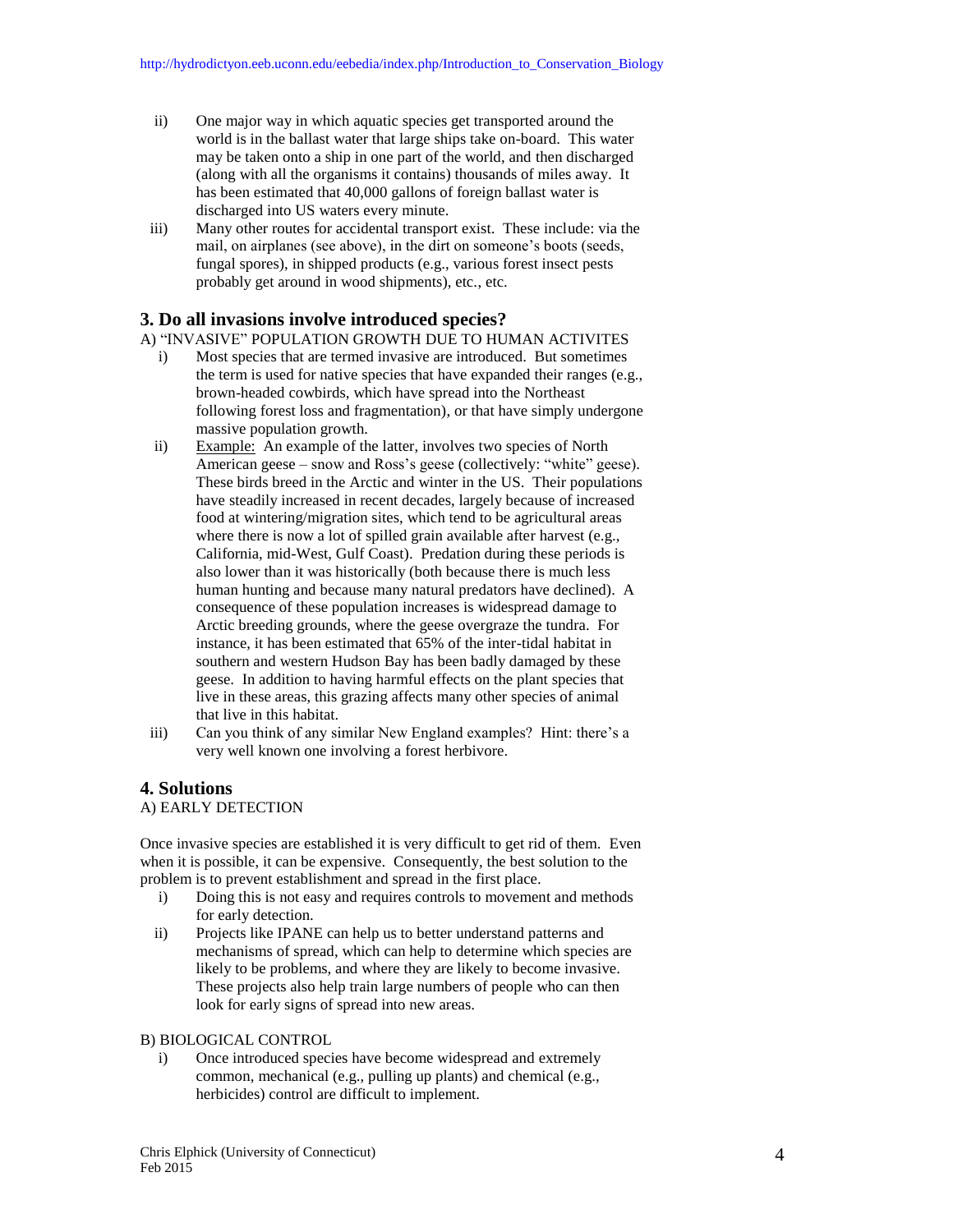- ii) At this stage, one of the few options is the use of some biological agent (usually introduced from elsewhere). Typically, these agents are a herbivore, predator, or parasite that specializes on the invasive species.
- iii) A common argument for doing this is that an important thing that allows a species to become invasive is that it is "released" from the effects of key predators or parasites that keep its population in check in its native range. So, the argument goes, bringing in the predator will help control the invasive.
- iv) The history of biological control, however, is checkered. Some attempts have been very successful, but others have turned into complete environmental disasters.
- v) Example: The prickly pear cactus, which became invasive after being introduced to Australia, was effectively controlled by the introduction of *Cactoblastis* moths which feed on the cactus. This moth, however, has subsequently become invasive itself (e.g., in the southern US where it is impacting various native cacti).
- vi) Example: Mongoose were introduced to Hawaii (and elsewhere) to help control the (introduced) rats that had become very abundant in sugar cane (also introduced) fields. Unfortunately, mongooses are diurnal while rats are nocturnal – so it didn't work! Not only did the mongoose not control the rats, but they started to prey on native bird species that they could find during the day instead. Today mongooses are the subject of major predator control programs (designed to protect native species) in many parts of Hawaii.
- vii) In general, biological control is most likely to work (and to not cause other problems) when the species brought in has a very specific effect on only the species that needs to be controlled (specialist herbivores and parasites are good examples). Extensive testing prior to release is consequently an important part of most modern biological control programs. As a result, these programs are generally more effective than some of those in the past.

## **5. Disease**

#### A) INTRODUCTION

- i) Diseases affect a relatively small proportion of endangered species, compared to most of the things we have talked out. Nonetheless, 1 in 10 endangered vertebrates in the US are affected by disease. It is quite likely that the very low percentages for invertebrates and plants are a result of our poor knowledge of disease in these groups.
- ii) Probably the greatest threats come from emerging new diseases. Very often these will be diseases that are also introduced species.
- iii) Changing conditions can also result in new outbreaks of diseases that have been present in an area for a long time. For example, if changes in habitat availability concentrate individuals into a small area, the rate of transmission is likely to go up, making a large outbreak more likely.
- iv) The effects of existing diseases in an area can also be amplified by the fact that a species has become endangered through other means. For example, if a species is so rare that it must be brought into captivity, then it is likely to be exposed to diseases that it might not otherwise encounter. As populations decrease in size, they are likely to become more inbred (especially if in captivity), which might make them more vulnerable to disease. In fact, simply by having a small population a species is increasingly vulnerable to a disease outbreak, just because there are fewer individuals that are likely to have the genetic ability, overall good health, or simply good luck, to avoid succumbing to the disease.